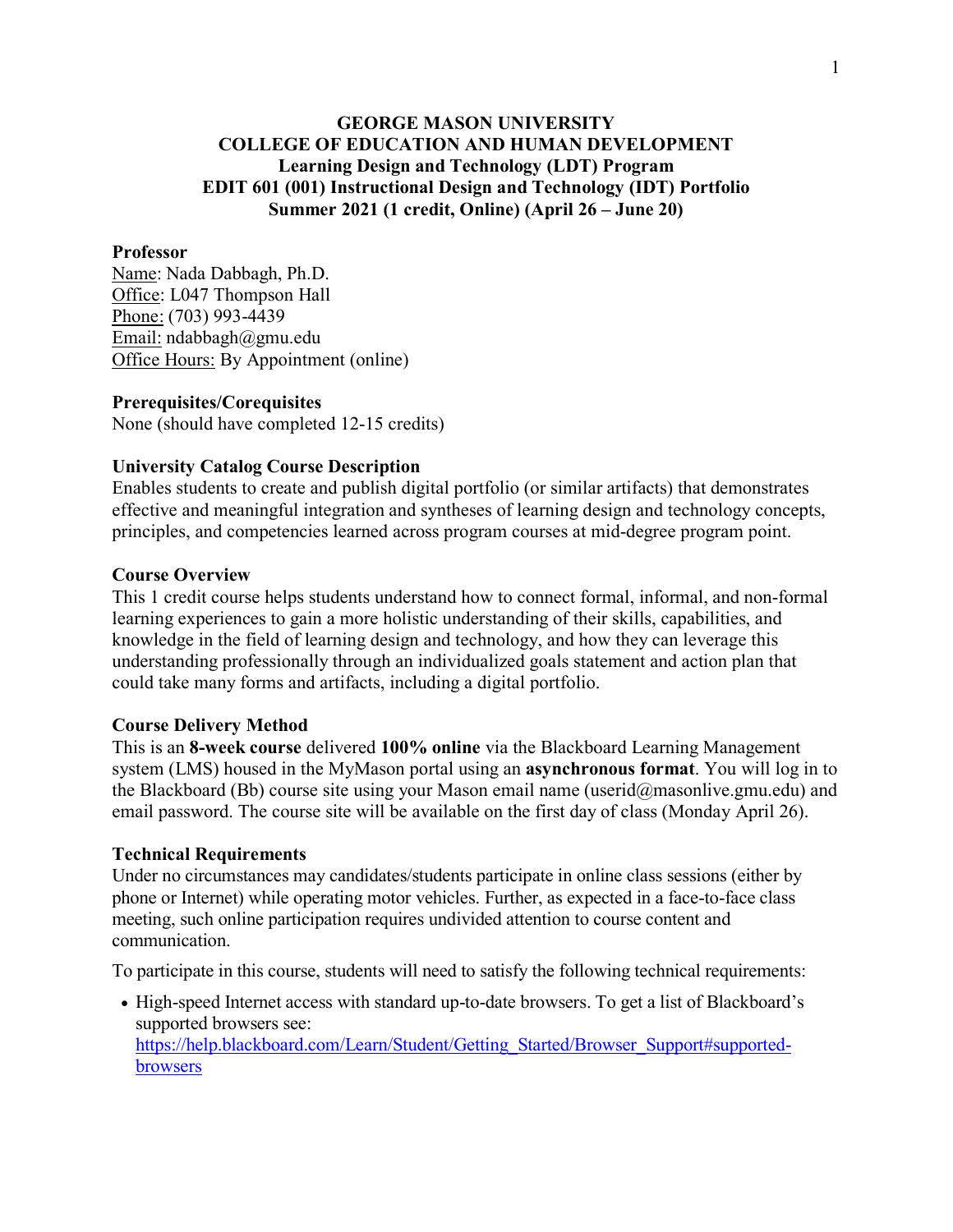- To get a list of supported operation systems on different devices see[:](https://help.blackboard.com/Learn/Student/Getting_Started/Browser_Support#tested-devices-and-operating-systems) [https://help.blackboard.com/Learn/Student/Getting\\_Started/Browser\\_Support#tested-devices](https://help.blackboard.com/Learn/Student/Getting_Started/Browser_Support#tested-devices-and-operating-systems)[and-operating-systems](https://help.blackboard.com/Learn/Student/Getting_Started/Browser_Support#tested-devices-and-operating-systems)
- Students must maintain consistent and reliable access to their GMU email and Blackboard, as these are the official methods of communication for this course.
- Students may be asked to create logins and passwords on supplemental websites and/or to download trial software to their computer or tablet as part of course requirements.
- The following software plug-ins for PCs and Macs, respectively, are available for free download: [Add or delete options, as desire.]
	- o Adobe Acrobat Reader:<https://get.adobe.com/reader/>
	- o Windows Media Player: [https://support.microsoft.com/en-us/help/14209/get-windows](https://support.microsoft.com/en-us/help/14209/get-windows-media-player)[media-player](https://support.microsoft.com/en-us/help/14209/get-windows-media-player)
	- o Apple Quick Time Player: [www.apple.com/quicktime/download/](http://www.apple.com/quicktime/download/)

# **Expectations**

- Course Week: Our course week will begin on **Monday** and end on **Sunday**.
- Log-in Frequency: Students must actively check the course Blackboard site and their GMU email for communications from the instructor, class discussions, and/or accessto course materials **at least 3 times per week**. In addition, students should plan to attend all **synchronous meetings(if any)**. Recordings of synchronous meetings will be available but it is highly recommended that students attend those meetings. The instructor may cancel some of those meetings with due notice depending on course progress and learning needs.
- Participation: Students are expected to actively engage in all course activities throughout the semester, which includes viewing all course materials, completing course activities and assignments, and participating in course discussions and group interactions.
- Technical Competence: Students are expected to demonstrate competence in the use of all course technology. Students who are struggling with technical components of the course are expected to seek assistance from the instructor and/or University technical services.
- Technical Issues: Students should anticipate some technical difficulties during the semester and should, therefore, budget their time accordingly. Late work will not be accepted based on individual technical issues.
- Workload: Please be aware that this course is **not** self-paced. Students are expected to meet *specific deadlines* and *due dates*listed in the **Class Schedule (timeline)**section of this syllabus. It is the student's responsibility to keep track of the weekly course schedule of topics, readings, activities and assignments due.
- Instructor Support: Students may schedule a one-on-one meeting to discuss course requirements, content or other course- related issues. Those unable to come to a Mason campus can meet with the instructor via telephone or web conference. Students should email the instructor to schedule a one-on-one session, including their preferred meeting method and suggested dates/times.
- Netiquette: The course environment is a collaborative space. Experience shows that even an innocent remark typed in the online environment can be misconstrued. Students must always re-read their responses carefully before posting them, so as others do not consider them as personal offenses. *Be positive in your approach with others and diplomatic in selecting your*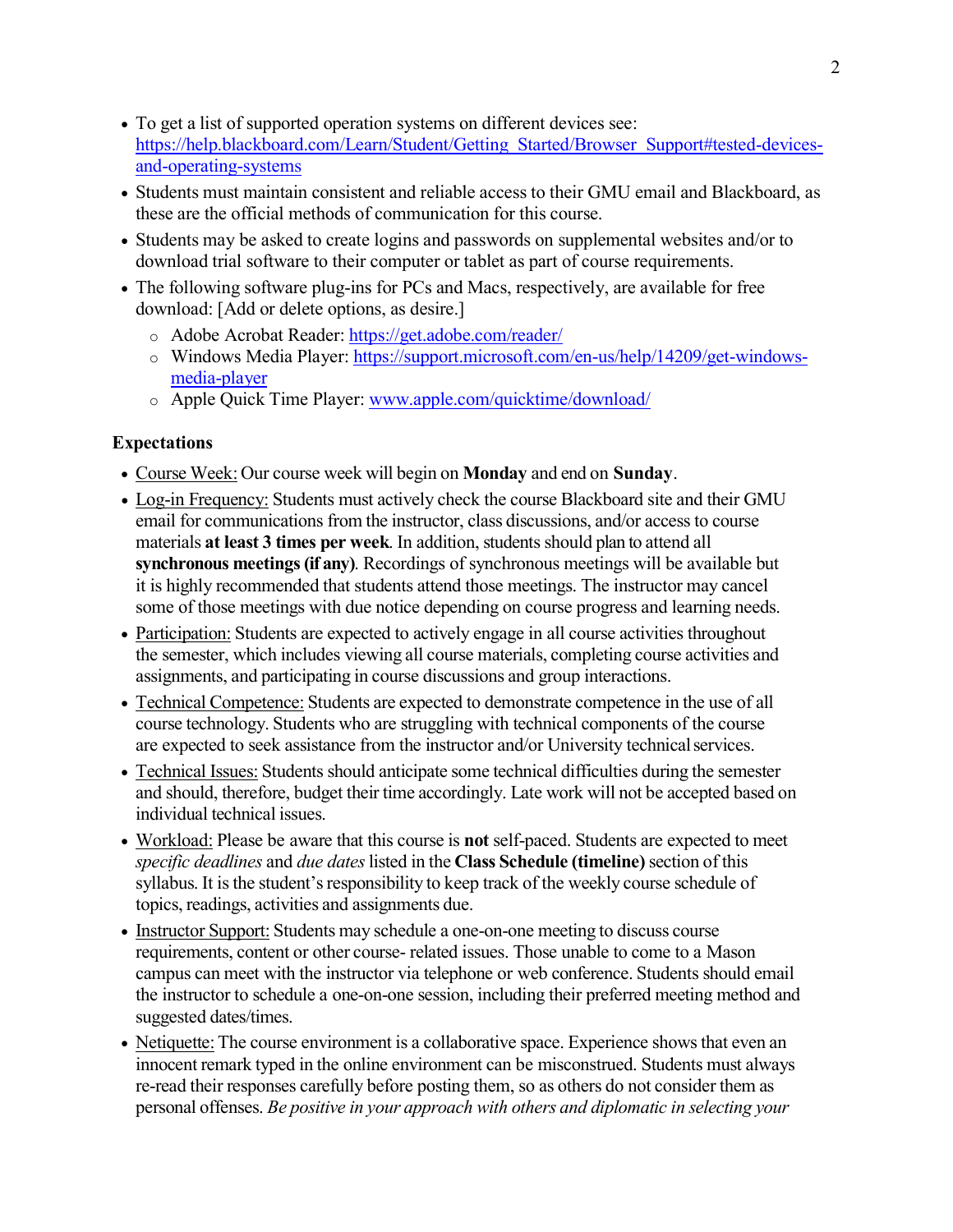*words*. Remember that you are not competing with classmates, but sharing information and learning from others. All faculty are similarly expected to be respectful in all communications.

• Accommodations: Online learners who require effective accommodations to ensure accessibility must be registered with George Mason University Disability Services.

# **Learner Outcomes or Objectives**

This course is designed to enable students to do the following:

- Integrate and synthesize new trends in the field of learning design and technology that are of interest academically and professionally.
- Develop academic and professional goals related to the learning design and technology field.
- Formulate specific plans to achieve those goals through coursework and/or formal and informal learning activities.

## **Professional Standards**

Upon completion of this course, students will have met the following professional standards based on the 2012 IBSTPI [\(International Board of Standards for Training, Performance, and](http://ibstpi.org/introducing-the-2012-instructional-design-competencies/)  [Instruction\)](http://ibstpi.org/introducing-the-2012-instructional-design-competencies/) Instructional Design Competency categories:

- Professional Foundations
	- o Communicate effectively in visual, oral and written form. (essential)
	- o Update and improve knowledge, skills, and attitudes pertaining to the instructional design process and related fields. (essential)
- Planning and Analysis
	- o Analyze the characteristics of existing and emerging technologies and their potential use. (essential)
- Management
	- o Manage partnerships and collaborative relationships. (managerial)

# **Required Text**

Walcutt, J.J. & Schatz, S. (Eds.) (2019). *[Modernizing Learning: Building the Future Learning](https://adlnet.gov/assets/uploads/Modernizing%20Learning.pdf)  [Ecosystem.](https://adlnet.gov/assets/uploads/Modernizing%20Learning.pdf)* Washington, DC: Government Publishing Office. License: Creative Commons Attribution CC BY 4.0 IGO Available Online

### **Course Performance Evaluation**

Students are expected to submit all assignments on time in the manner outlined by the instructor (e.g., Blackboard, hard copy).

### **Learning Activities, Performance Based Assessments, and Grading policy**

### **Participation (30% of grade)**

During this course, you will have multiple asynchronous participation activities. These provide opportunities to share knowledge, ideas, and resources and to reflect on various topics. Review the specific instructions for each activity.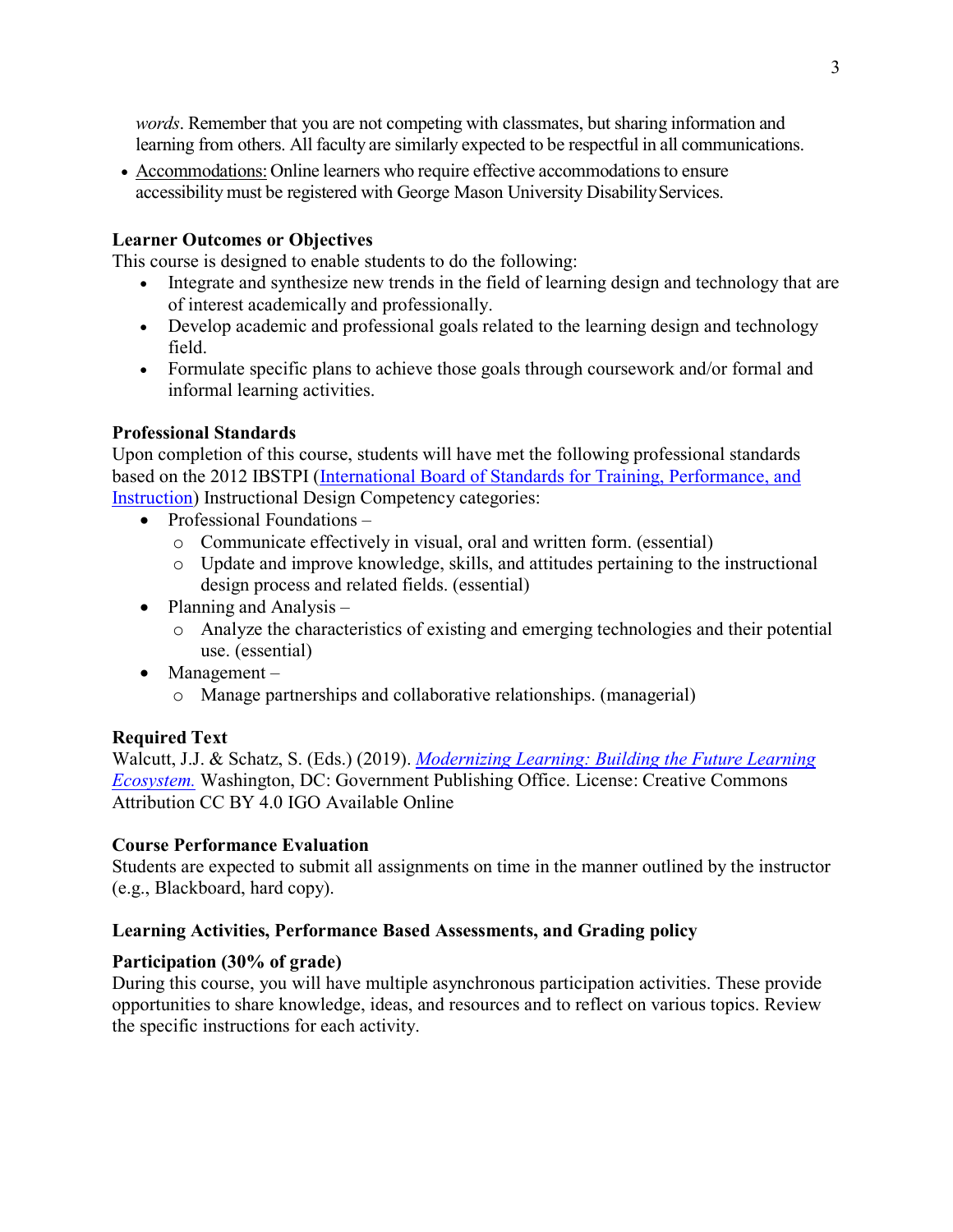- *Self-Assessment:* Early in the course you are encouraged to complete a self-assessment. This is aimed at helping you focus on your capabilities and begin working on your goals statement.
- *Sharing Knowledge:* In some weeks you are asked to research information on industry trends and share what you find with your peers by posting to the course Padlet.
- *Discussions:* Discussions provide a platform for reflecting on the course topics and the resources shared by your peers. They also provide an opportunity to continue building your professional network.

All participation assignments are worth 10 points each. Together they account for 30% of your final course grade. For grading criteria, refer to the Participation Rubric in the Blackboard course site. View the rubric through the My Grades link using the View Rubric option.

## **Peer Feedback (10% of grade)**

During this course, you will have an opportunity to give and receive feedback on your goals and action plan. This is also a low-stakes platform for developing and improving your networking skills. Use this opportunity to talk to your peers about their career goals and plans and work on fine tuning your own. In the future you may be faced with a situation where you need to reach out to someone you do not know very well. This is a great time to practice and get feedback.

The peer feedback discussion is worth 10 points and accounts for 10% of your final grade. For grading criteria, refer to the Peer Feedback Rubric in the Blackboard course site. View the rubric through the My Grades link using the View Rubric option.

### **Goals Statement and Action Plan (60% of grade)**

During this course, you will develop a **Goals Statement and an Action Plan**. Together these are meant to help in the short term as you focus your activities during the remainder of this program and to also provide a longer-term focus on your goals and actions after graduation. Resources are provided on the Blackboard course site to help you get started on the goals statement taking into consideration your educational, personal, and professional goals. We recommend connecting what you have learned through the self-assessment, research into industry trends, and your personal interests to identify your goals. You may also want to revisit the Individual Learning Plan you developed in EDIT 704 to see how it fits in with your goals statement.

Developing and **Action Plan** helps you focus your activities toward achieving your goals and provides a way to measure your success. Some of the questions you want to address to develop your action plan are: What is your plan for achieving each goal? What is your timeline? Does one goal require completing another goal first? What resources will you need to find or develop? Think of this as your *Personal Identity Package* - the elements that help you tell your story as it is now and enable you to write your future. Resources are provided in the Blackboard course site to help you develop your action plan.

The **Goals Statements and Action Plan** will be graded as one final assignment which is worth 60 **points** and accounts for **60**% **of your final course grade.** For grading criteria, refer to the Goals and Action Plan Rubric in the Blackboard course site.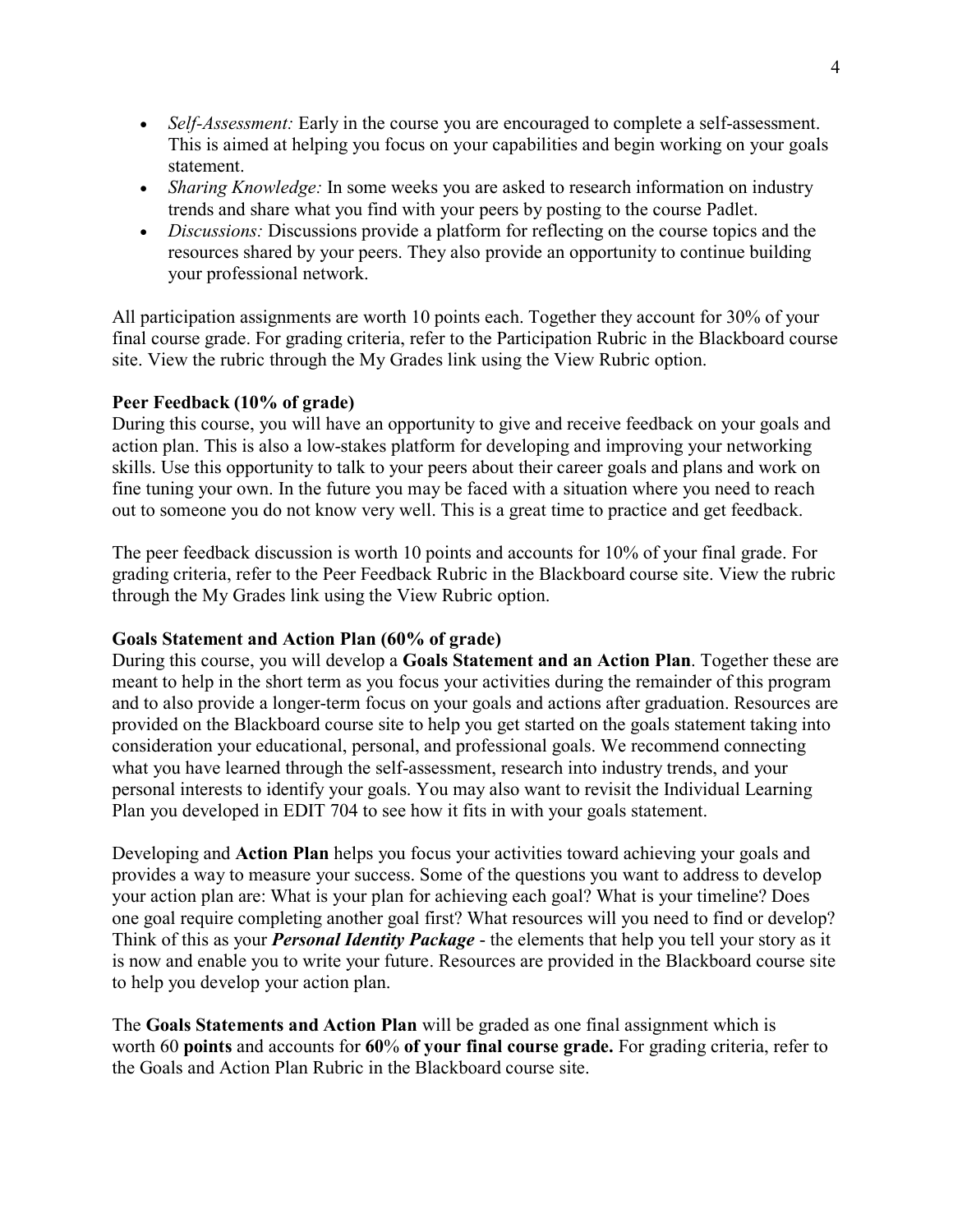#### **Grading Scale**  $A = 94-100$ ;  $A = 90-93$ ;  $B = 86-89$ ;  $B = 80-85$ ;  $C = 70-79$ ;  $F = 69$  and below

## **Professional Dispositions**

Students are expected to exhibit professional behaviors and dispositions at all times. See <https://cehd.gmu.edu/students/polices-procedures/>

## **Core Values Commitment**

The College of Education and Human Development is committed to collaboration, ethical leadership, innovation, research-based practice, and social justice. Students are expected to adhere to these principles. <http://cehd.gmu.edu/values/>

# **GMU Policies and Resources for Students**

*Policies*

- Students must adhere to the guidelines of the George Mason University Honor Code [see [http://catalog.gmu.edu/honor-code/\]](http://catalog.gmu.edu/honor-code/).
- Students must follow the university policy for Responsible Use of Computing [see [http://universitypolicy.gmu.edu/policies/responsible-use-of-computing/\]](http://universitypolicy.gmu.edu/policies/responsible-use-of-computing/).
- Students are responsible for the content of university communications sent to their Mason email account and are required to activate their account and check it regularly. All communication from the university, college, school, and program will be sent to students **solely** through their Mason email account.
- Students with disabilities who seek accommodations in a course must be registered with George Mason University Disability Services. Approved accommodations will begin at the time the written letter from Disability Services is received by the instructor (see [http://ds.gmu.edu/\)](http://ds.gmu.edu/).
- Students must silence all sound emitting devices during class unless otherwise authorized by the instructor.

*Campus Resources*

- Questions or concerns regarding use of Blackboard should be directed to [https://its.gmu.edu/knowledge-base/blackboard-instructional-technology-support](https://its.gmu.edu/knowledge-base/blackboard-instructional-technology-support-for-students/)[for-students/](https://its.gmu.edu/knowledge-base/blackboard-instructional-technology-support-for-students/)
- For information on student support resources on campus, see [https://ctfe.gmu.edu/teaching/student-support-](https://ctfe.gmu.edu/teaching/student-support-resources-on-campus) [resources-on-campus](https://ctfe.gmu.edu/teaching/student-support-resources-on-campus)

### **Notice of mandatory reporting of sexual assault, interpersonal violence, and stalking**

As a faculty member, I am designated as a "Responsible Employee," and must report all disclosures of sexual assault, interpersonal violence, and stalking to Mason's Title IX Coordinator per University Policy 1202. If you wish to speak with someone confidentially, please contact one of Mason's confidential resources, such as Student Support and Advocacy Center (SSAC) at 703-380-1434 or Counseling and Psychological Services (CAPS) at 703-993- 2380. You may also seek assistance from Mason's Title IX Coordinator by calling 703-993- 8730, or emailing titleix $(a)$ gmu.edu

## **For additional information on the College of Education and Human Development, please visit our website<https://cehd.gmu.edu/students/>**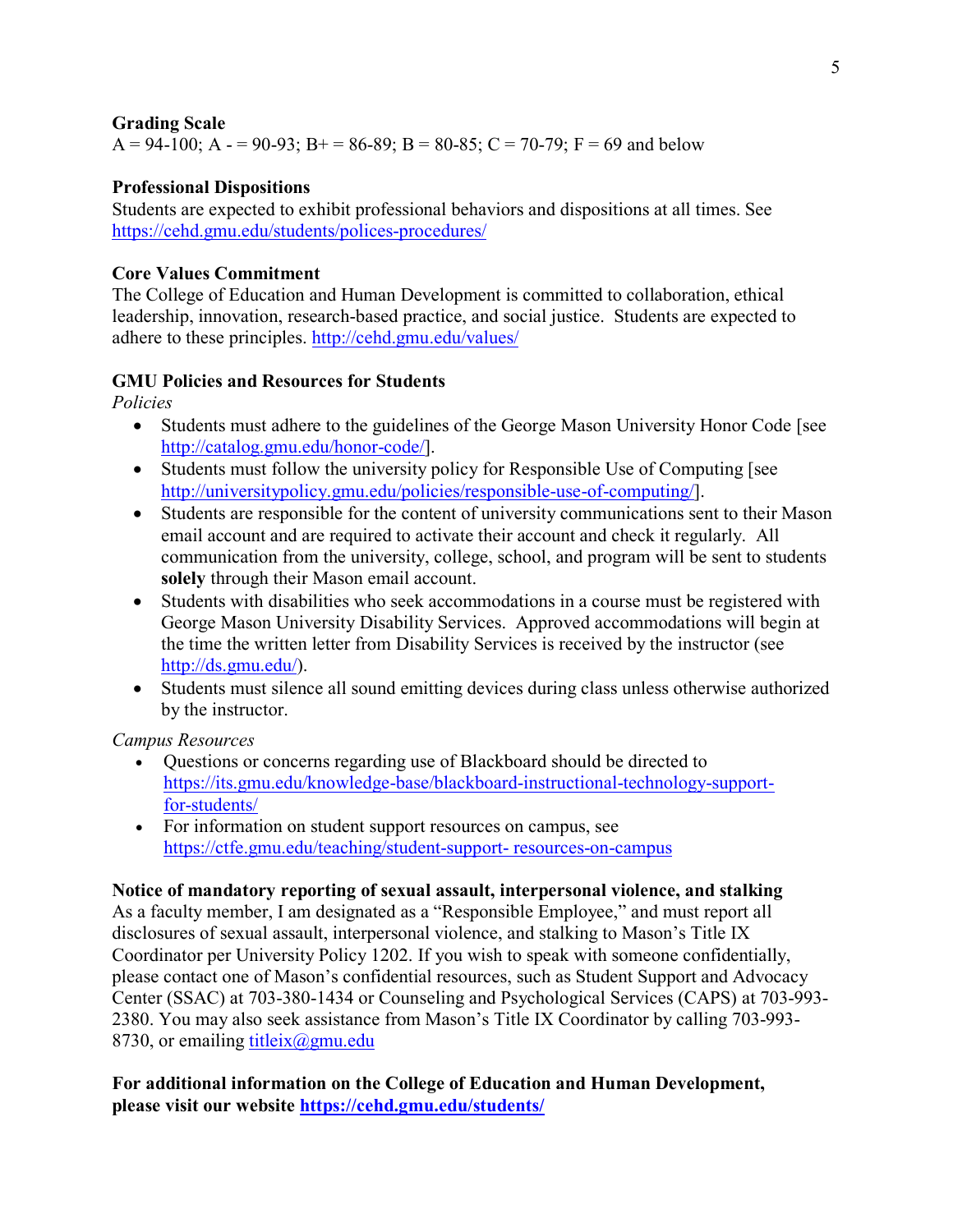# **COURSE SCHEDULE**

| <b>Week</b>    | <b>Topic</b>                                                                                                                                                                                                                                                                                                                     | <b>Assignments</b>                                                                                                                                                   |
|----------------|----------------------------------------------------------------------------------------------------------------------------------------------------------------------------------------------------------------------------------------------------------------------------------------------------------------------------------|----------------------------------------------------------------------------------------------------------------------------------------------------------------------|
| $\mathbf{1}$   | The Future of Learning<br>Modernizing Learning: Building the Future<br>Learning Ecosystem, Chapters 1-5.<br>Self-assessment: ATD Talent Development<br>Capability Model<br>Explore additional Resources on Industry<br>Trends                                                                                                    | Week 1 Assignment - Self-assessment<br>- to be completed by 11:59 PM,<br>Sunday<br>Week 1 Assignment - Knowledge<br>Sharing - to be completed by 11:59<br>PM, Sunday |
| 2              | Trends in Technology and Learning Sciences<br>Modernizing Learning: Building the Future<br>Learning Ecosystem, Chapters 6-15, read two<br>or three that are interesting to you<br>Review Guest Videos that are of interest to<br>you.                                                                                            | Week 2 Assignment - Knowledge<br>Sharing - to be completed by 11:59<br>PM, Sunday                                                                                    |
| 3              | Trends in the Field<br>Watch the Future Trends and Learning<br><b>Ecosystems Presentation</b><br>Explore the readings and resources from<br>weeks 1 and 2.<br>Explore the shared resources in the Padlet.                                                                                                                        | Week 3 Discussion - Trends in the<br>Field -- Initial Post to be completed by<br>11:59 PM, Wednesday; Response<br>Posts to be completed by 11:59 PM,<br>Sunday       |
| $\overline{4}$ | <b>Personal Goals</b><br>Article: Setting Goals To Improve Your<br>Career<br>Article: Career Goal Statement: Why They<br>Are Important $+$ Examples<br>Article: SMART Goals: Definition &<br>Examples                                                                                                                            | W4 Assignment - Draft Goals<br>Statements - to be completed by 11:59<br>PM, Sunday                                                                                   |
| 5              | <b>Career Services</b><br>Explore additional career services resources<br>Explore specialized job search websites                                                                                                                                                                                                                | Week 5 Discussion - Career Services -<br>- Initial Post to be completed by 11:59<br>PM, Wednesday; Response Posts to be<br>completed by 11:59 PM, Sunday             |
| 6              | Planning to Take Action<br>Article: Develop a Career Action Plan<br>Article: How to Write an Action Plan to Help<br>You Achieve Your Goals<br>Article: The Easy Guide to Developing an<br><b>Effective Action Plan</b><br>Article: Developing a Personal Action Plan<br>Article: Tips for Building Your Personal<br><b>Brand</b> | Week 6 - Work on your Action Plan                                                                                                                                    |